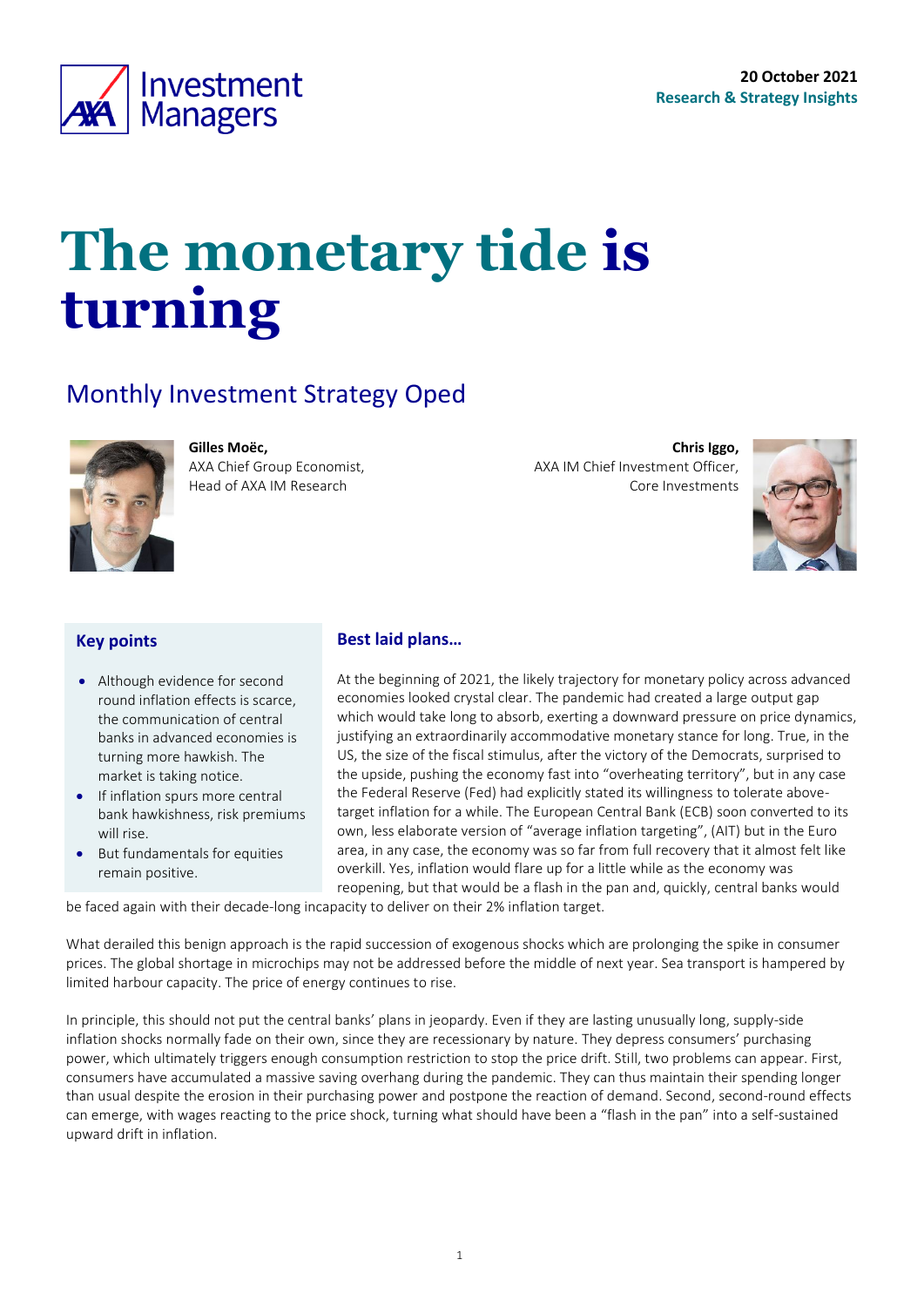There is little evidence supporting that any of these two phenomena are at play. True, savings have ballooned but in a very unequal manner. The liquidity position of those at the lower end of the income ladder has improved comparatively less, and their spending behaviour is key given their higher-than-average propensity to consumer their income. While there are some signs of wage acceleration in the US, this might still be the reflection of some "friction" as the labour market reopens, and those signs are totally absent in Europe. Hiring difficulties have increases there, but merely back to where they had stood for years without triggering any significant acceleration in wages. Besides, some significant headwinds are appearing for global growth. Even if we expect a policy loosening to help in the coming months, China is slowing down hard. In the US, the difficulties of the Biden administration to deliver on the next steps of its very ambitious fiscal platform may cool down demand next year.

Yet, the "zeitgeist" is changing and communication from central banks has shifted. While the Fed continues to hold the current inflation spike as transitory, the Federal Open Market Committee (FOMC) is now evenly split on the possibility to hike the Fed Funds rate in 2022 already, and, judging by Jay Powell's own words, it seems that the Fed's tapering will happen at a much quicker pace (six months) than expected just a few months ago. The Bank of England (BoE), which had already "pre-sold" a rapid termination of QE this year seems to be on the brink to hike its policy rate as early as December. The Euro area is not as advanced as the US in the recovery, nor dealing with the daunting specific issues the UK has imposed onto itself with Brexit. The ECB has more time. Yet, although we are probably still very far from a rate hike, in the Euro area as well the size of the monetary stimulus is about to shrink, as we expect the ECB to announce in December the end of the Pandemic Emergency Purchase Programme (PEPP) in March 2022, and the likely recalibration of the Asset Purchase Programme (APP) is likely to leave large net drop in the quantum of support.

This movement by central banks goes beyond a reaction to a higher inflation trajectory. We found it striking that in September, FOMC members lifted their rate forecasts although the Fed's inflation projections had barely moved. There is some generic "accommodation fatigue" in the world of central bankers, after years of unconventional policies have raised deep concerns over financial stability.

We are not convinced the most hawkish scenarios will materialise. In 2022, the base effects which had pushed year-on-year inflation up in 2021 will reverse and central banks are likely to remember that trying to deal with a supply-side inflation shock with monetary policy entails an unacceptable level of demand contraction. We continue to expect the first Fed hike for 2023, not 2022. But, for now, the market is "siding with the hawks", bringing their expectations for the tightening forward.

#### **Rising risk premiums**

It has been a good year for markets. Portfolios tilted towards equities, inflation and short-duration bonds have performed well reflecting surging nominal GDP growth in many economies and the tentative pricing of a shift in the monetary policy environment. For benchmark equity indices such as the S&P500 and the EuroStoxx, total returns to date have been around double the long-term average and in the top quartile of annual returns relative to the last thirty years. The reverse is true for risk-free assets – a representative US Treasury index, for example, has lost 2.8% so far this year, a return well below the thirtyyear average of 5.4%. The key factors behind these moves have been earnings, inflation and shifts in interest rate term premium. All three will remain important in determining market moves in the coming months. Slower earnings growth, higher inflation and rising rates are the challenges to asset allocators as we head towards 2022.

The most likely, worst-case scenario for markets flows from the desire for normalisation amongst central bankers. If the accumulated evidence on inflation is sufficient a reason to accelerate this, the result will be a rise in risk-premiums across asset classes. Indeed, there are already some cracks. Let's take the earnings picture for equity markets. The analyst community has certainly become less euphoric in terms of earnings forecasts. In both the US and Europe, the number of downward revisions to earnings per share forecasts for the next twelve months have increased rapidly in recent weeks. To be clear, the earnings outlook remains positive but less so than was the case earlier in 2021. Supply side disruptions will impact on sales and some negative guidance could come out of the third quarter earnings season. Yet there remain areas of strength – energy and financials for example – while margins might be sustained by improving corporate pricing power. The message from the US financial sector in presenting the third quarter earnings has been a positive one which should temper any significant bearishness on the fundamentals for equities and credit assets.

Term premiums could also rise further as hawkish central bank rhetoric becomes embedded in rate expectations. So far markets are not pricing in much monetary tightening for 2022 beyond the peculiar example of the UK. However, the risk of a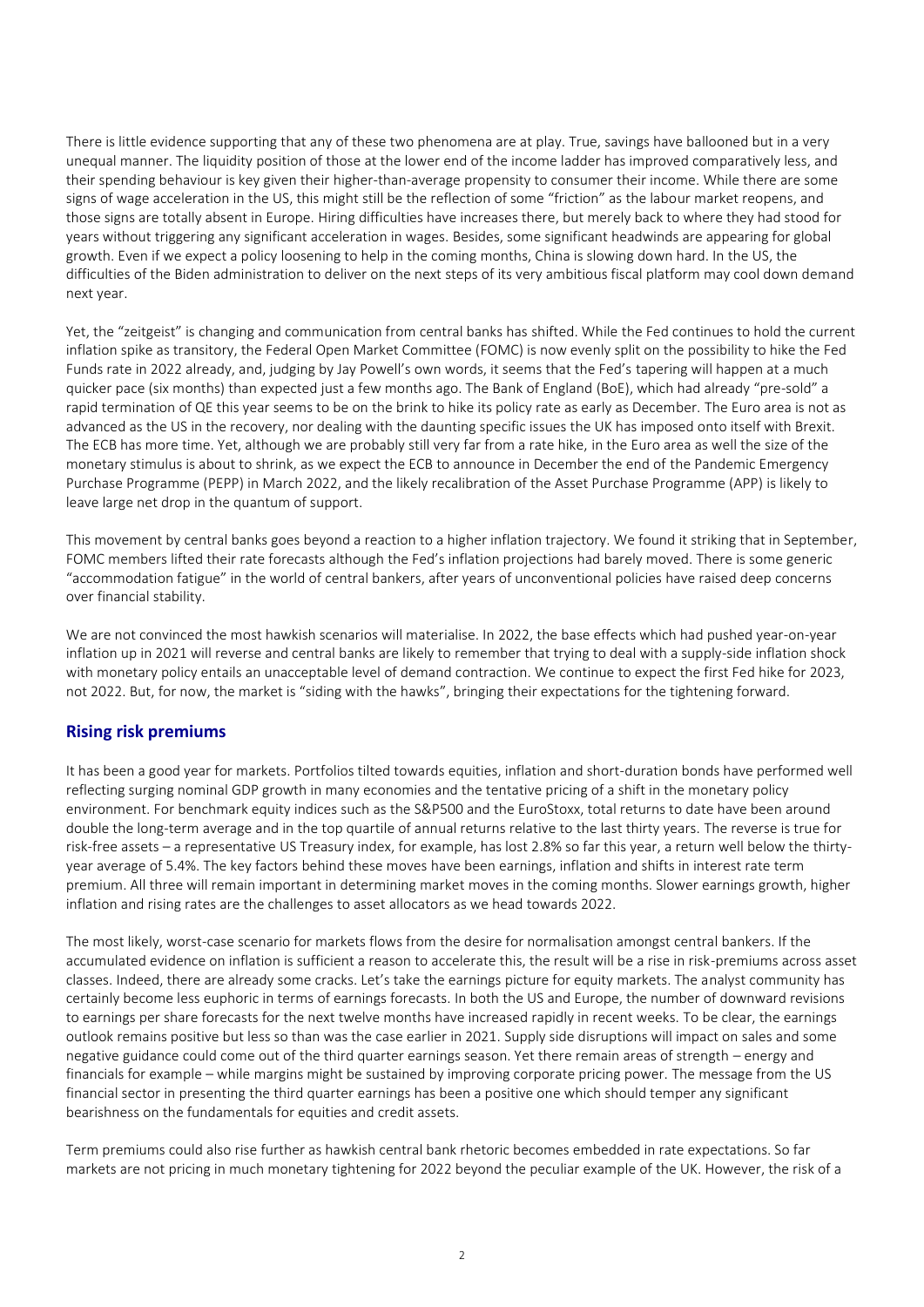more rapid tightening cycle being priced is more likely than rates moving lower again. At some point there is a self-regulating process at work – higher rates will reduce growth and inflation expectations sufficiently to allow long-term bond yields to stabilise and move lower again. However, there is some travelling to experience first, especially if inflation numbers remain elevated and growth is in line with current forecasts.

Staying away from long-duration bonds is prudent as inflation and interest rate expectations rise. The historical gap between the level of long-term yields and nominal GDP growth would suggest higher yields even as nominal growth slows in 2022. What we don't know, ex ante, is at what level yields would impact on real growth. In 2018, US Treasury yields peaked at 3.25% but that required a rolling over of growth data and a pivot from the Fed. Again, we have some travelling to do before we get there. Short-duration, floating rate and inflation linked fixed income assets are more desirable currently than longer-duration assets, including corporate bonds.

Equities have proved resilient to the inflation shock so far. It remains to be seen whether markets can be resilient in the face of rising interest rates. Global equity market returns were negative in 2018 but were positive in the two years prior to that when the US Federal Reserve was raising rates. A similar pattern might be seen this time. However, the risks of a correction in markets appears greater than they have been for some time. It seems the re-balancing of the global economy has further to go and the uncertainty that is generating should mean higher risk premiums on financial assets. It has already happened with the inflation compensation factor in bond yields, it looks to be happening to term premiums and credit risk and, at some point, equity risk premia may also need to rise.

Forecasts of a stock market correction are commonplace but prolonged periods of negative returns from equities usually only coincide with recession or an external shock. Absent these any correction in prices should be a buying opportunity. We expect global growth to remain strong in 2022 and that should allow businesses and households – whose balance sheets remain extremely robust – to weather the monetary policy normalisation process. Job creation and inventory re-builds will support demand and that is a positive backdrop for stock markets. So, it may well be the case that what has performed well, in terms of asset allocation, will continue to do so. Markets are going through the re-calibration of interest rate expectations now, driven by higher inflation and central bank hawkishness. There is the risk of a negative response to policy moves but it is too early to call time on the secular bull market.

#### **[Download the full slide deck of our October](https://www.axa-im.com/sites/default/files/insight/pdf/2021-10%20Strategy_en.pdf) Investment Strategy**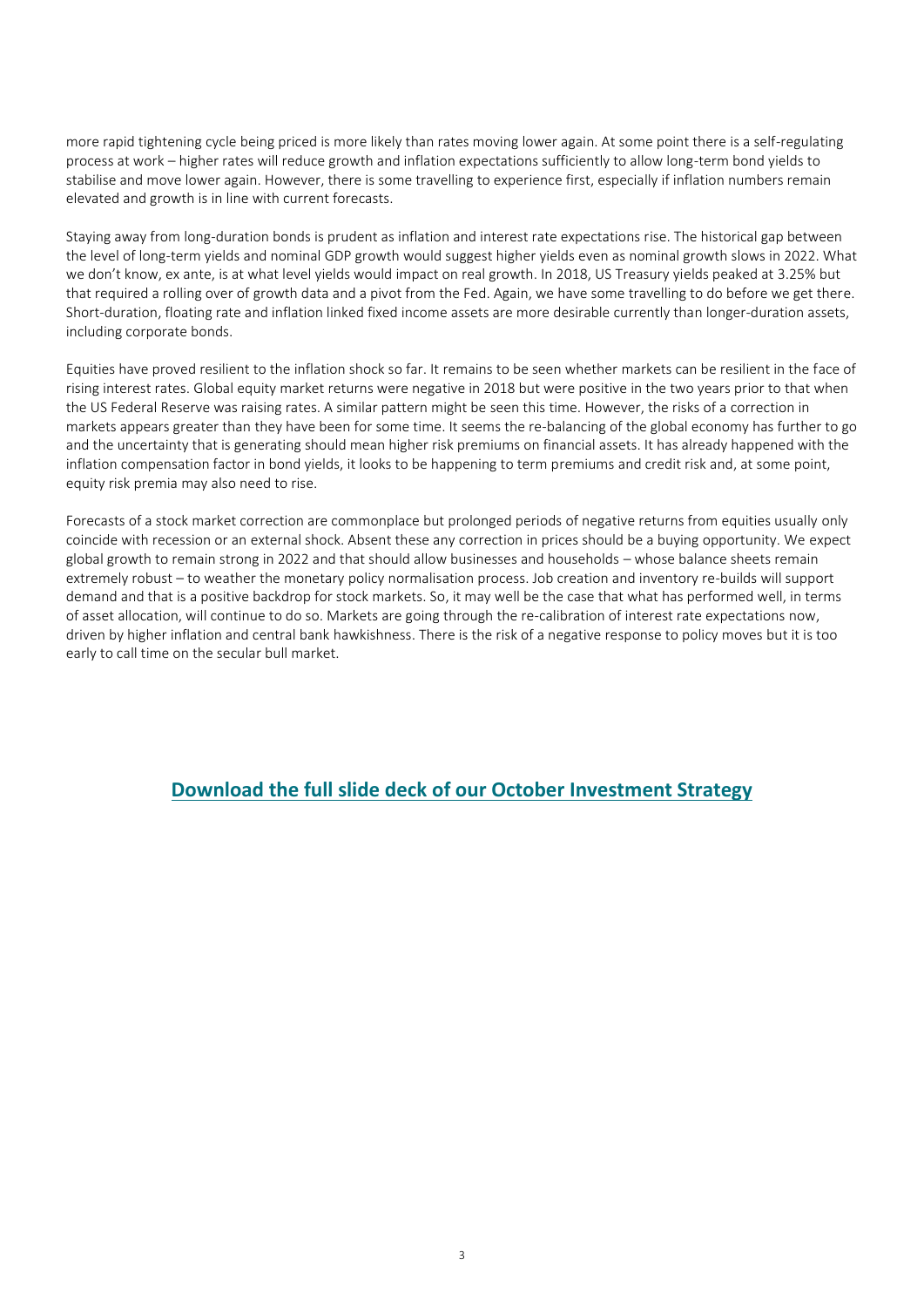### Recommended asset allocation

|                                                                                     |                | <b>Asset Allocation</b> |             |                      |                    |
|-------------------------------------------------------------------------------------|----------------|-------------------------|-------------|----------------------|--------------------|
| <b>Key asset classes</b>                                                            |                |                         |             |                      |                    |
| Equities                                                                            |                |                         |             |                      |                    |
| <b>Bonds</b>                                                                        |                |                         |             |                      |                    |
| Commodities                                                                         |                |                         |             |                      |                    |
| Cash                                                                                |                |                         |             |                      |                    |
|                                                                                     |                | <b>Equities</b>         |             |                      |                    |
| <b>Developed</b>                                                                    |                |                         |             |                      |                    |
| Euro area                                                                           |                |                         |             |                      |                    |
| UK                                                                                  |                |                         |             | $\blacktriangledown$ |                    |
| Switzerland                                                                         |                |                         |             |                      |                    |
| US                                                                                  |                |                         |             |                      |                    |
| Japan                                                                               |                |                         |             |                      |                    |
| <b>Emerging &amp; Sectors</b>                                                       |                |                         |             |                      |                    |
| <b>Emerging Markets</b>                                                             |                |                         |             |                      |                    |
| Europe Cyclical/Value                                                               |                |                         |             |                      |                    |
| Euro Opening basket                                                                 |                |                         |             |                      |                    |
| <b>Euro Financials</b>                                                              |                |                         |             |                      |                    |
| <b>US Financials</b>                                                                |                |                         |             |                      |                    |
| US Russell 2000                                                                     |                |                         |             |                      |                    |
|                                                                                     |                | <b>Fixed Income</b>     |             |                      |                    |
| <b>Govies</b>                                                                       |                |                         |             |                      |                    |
| Euro core                                                                           |                |                         |             |                      |                    |
| Euro peripheral                                                                     |                |                         |             |                      |                    |
| UK                                                                                  |                |                         |             |                      |                    |
| US                                                                                  |                |                         |             |                      |                    |
|                                                                                     |                |                         |             |                      |                    |
| <b>Inflation</b>                                                                    |                |                         |             |                      |                    |
| US                                                                                  |                |                         |             |                      |                    |
| Euro                                                                                |                |                         |             |                      |                    |
| <b>Credit</b>                                                                       |                |                         |             |                      |                    |
| Euro IG                                                                             |                |                         |             |                      |                    |
| US IG                                                                               |                |                         |             |                      |                    |
| Euro HY                                                                             |                |                         |             |                      |                    |
| US HY                                                                               |                |                         |             |                      |                    |
| <b>EM Debt</b>                                                                      |                |                         |             |                      |                    |
| EM bonds HC                                                                         |                |                         |             |                      |                    |
| Legends<br><b>Negative</b><br>Source: AXA IM Macro Research - As of 20 October 2021 | <b>Neutral</b> | Positive                | Last change | ▲ Upgrade            | $\nabla$ Downgrade |

4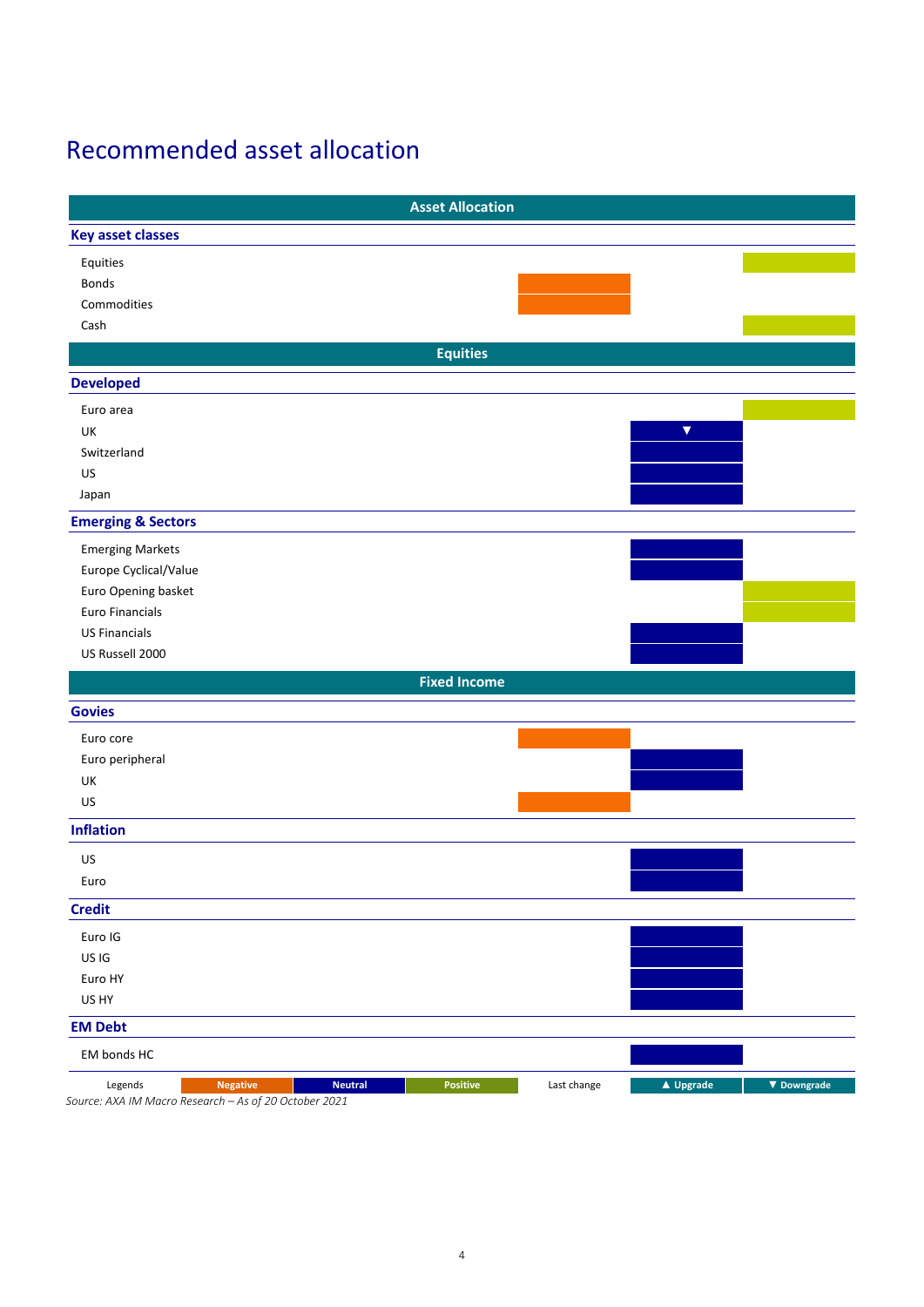# Macro forecast summary

|                            |         | 2021*         |           | 2022*         |           |
|----------------------------|---------|---------------|-----------|---------------|-----------|
| <b>Real GDP growth (%)</b> | 2020    | <b>AXA IM</b> | Consensus | <b>AXA IM</b> | Consensus |
| <b>World</b>               | $-3.6$  | 5.6           |           | 4.3           |           |
| <b>Advanced economies</b>  | $-5.2$  | 5.0           |           | 4.0           |           |
| US                         | $-3.4$  | 5.7           | 5.9       | 3.9           | 4.3       |
| Euro area                  | $-6.7$  | 4.7           | 5.0       | 3.9           | 4.4       |
| Germany                    | $-4.9$  | 2.3           | 3.1       | 4.0           | 4.4       |
| France                     | $-8.0$  | 5.9           | 6.1       | 3.5           | 3.8       |
| Italy                      | $-8.9$  | 5.2           | 5.7       | 3.7           | 4.3       |
| Spain                      | $-10.8$ | 4.8           | 6.1       | 5.4           | 6.0       |
| Japan                      | $-4.9$  | 2.5           | 2.3       | 3.2           | 3.0       |
| <b>UK</b>                  | $-10.0$ | 6.9           | 6.7       | 5.2           | 5.4       |
| Switzerland                | $-3.0$  | 3.6           | 3.5       | 3.3           | 3.0       |
| <b>Emerging economies</b>  | $-2.6$  | 5.9           |           | 4.6           |           |
| Asia                       | $-1.3$  | 6.9           |           | 5.3           |           |
| China                      | 2.3     | 7.9           | 8.4       | 5.5           | 5.6       |
| South Korea                | $-0.9$  | 4.0           | 4.1       | 3.0           | 3.2       |
| Rest of EM Asia            | $-5.6$  | 5.9           |           | 5.4           |           |
| LatAm                      | $-7.3$  | 5.6           |           | 2.4           |           |
| <b>Brazil</b>              | $-4.1$  | 5.2           | 5.0       | 1.6           | 2.2       |
| Mexico                     | $-8.5$  | $6.5\,$       | 6.1       | 2.3           | 3.0       |
| <b>EM Europe</b>           | $-2.3$  | 5.5           |           | 3.6           |           |
| Russia                     | $-2.8$  | 4.5           | 3.5       | 3.3           | 2.7       |
| Poland                     | $-2.7$  | 5.3           | 4.8       | 5.2           | 5.1       |
| Turkey                     | 1.6     | 8.0           | 6.2       | 3.0           | 3.5       |
| <b>Other EMs</b>           | $-3.7$  | 3.3           |           | 4.1           |           |

*Source: Datastream, IMF and AXA IM Macro Research − As of 18 October 2021* \* Forecast

|                                                                                                                                                                                                                                                                                |        | $2021*$       |                                             | 2022*         |                  |
|--------------------------------------------------------------------------------------------------------------------------------------------------------------------------------------------------------------------------------------------------------------------------------|--------|---------------|---------------------------------------------|---------------|------------------|
| <b>CPI Inflation (%)</b>                                                                                                                                                                                                                                                       | 2020   | <b>AXA IM</b> | <b>Consensus</b>                            | <b>AXA IM</b> | <b>Consensus</b> |
| <b>Advanced economies</b>                                                                                                                                                                                                                                                      | 0.8    | 2.8           |                                             | 2.2           |                  |
| <b>US</b>                                                                                                                                                                                                                                                                      | 1.2    | 4.3           | 4.3                                         | 3.3           | 3.1              |
| Euro area                                                                                                                                                                                                                                                                      | 0.3    | 2.4           | 2.2                                         | 1.7           | 1.7              |
| Japan                                                                                                                                                                                                                                                                          | 0.0    | $-0.1$        | $-0.2$                                      | 0.4           | 0.5              |
| UK                                                                                                                                                                                                                                                                             | 0.9    | 2.4           | 2.2                                         | 3.7           | 2.8              |
| Switzerland                                                                                                                                                                                                                                                                    | $-0.7$ | 0.5           | 0.5                                         | 0.6           | 0.6              |
| $\mathbf{a}$ . The contract of the contract of the contract of the contract of the contract of the contract of the contract of the contract of the contract of the contract of the contract of the contract of the contract of th<br>$\sim$ $\sim$ $\sim$ $\sim$ $\sim$ $\sim$ |        |               | $*$ $F$ <sub>nr</sub> $S$ <sub>nr</sub> $+$ |               |                  |

*Source: Datastream, IMF and AXA IM Macro Research − As of 18 October 2021* \* Forecast

These projections are not necessarily reliable indicators of future results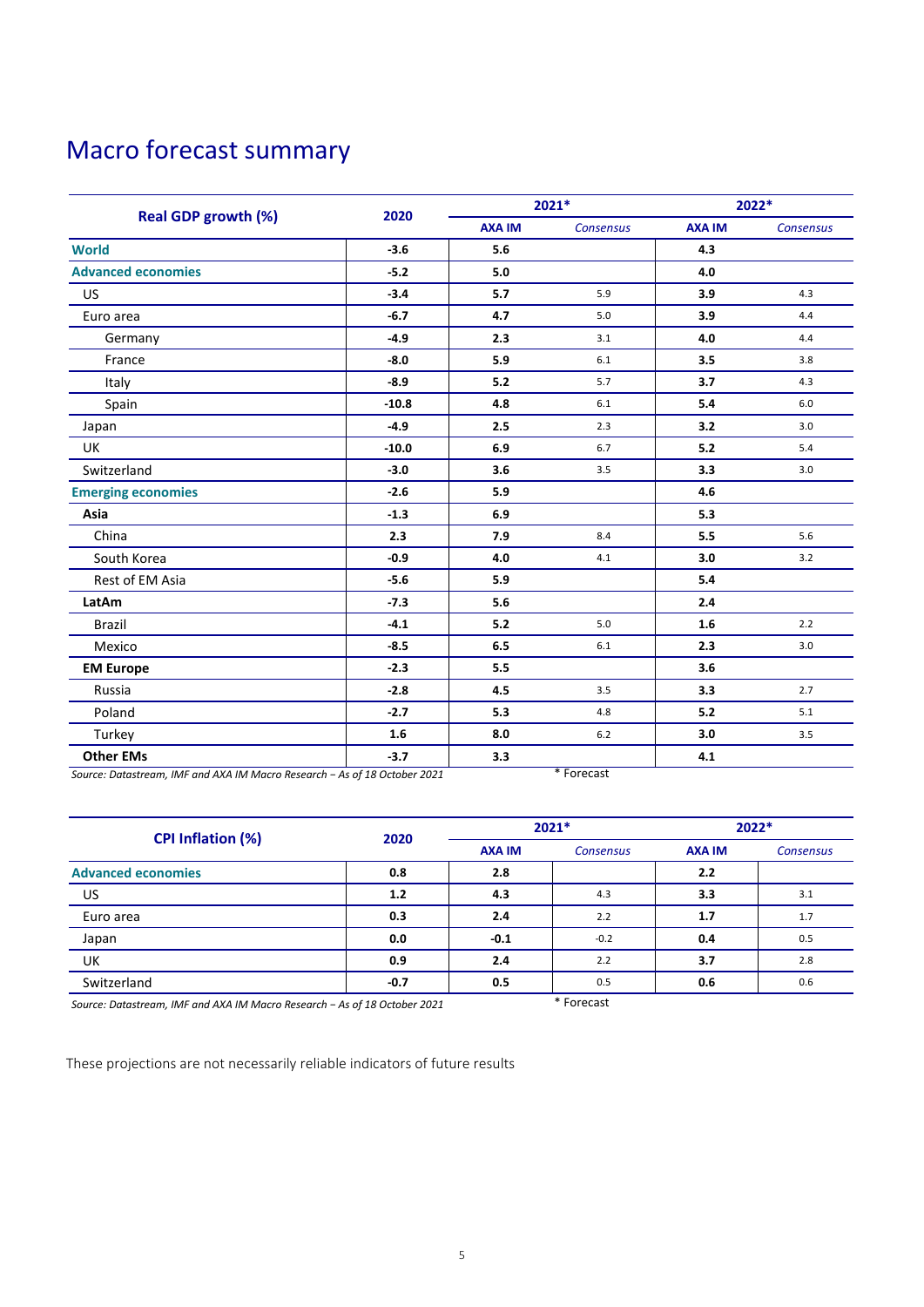### Forecast summary

| <b>Central bank policy</b><br>Meeting dates and expected changes (Rates in bp / QE in bn) |       |                |               |               |                |               |
|-------------------------------------------------------------------------------------------|-------|----------------|---------------|---------------|----------------|---------------|
|                                                                                           |       | <b>Current</b> | Q4-21         | $Q1-22$       | $Q2-22$        | $Q3-22$       |
| <b>United States - Fed</b>                                                                | Dates |                | $2-3$ Nov     | 25-26 Jan     | $3-4$ May      | 26-27 July    |
|                                                                                           |       | $0 - 0.25$     | 14-15 Dec     | 15-16 Mar     | 14-15 June     | 20-21 Sep     |
|                                                                                           | Rates |                | unch (0-0.25) | unch (0-0.25) | unch (0-0.25)  | unch (0-0.25) |
| Euro area - ECB                                                                           | Dates |                | 28 Oct        | 20 Jan        | 14 April       | 21 July       |
|                                                                                           |       | $-0.50$        | 16 Dec        | 10 Mar        | 9 June         | 8 Sep         |
|                                                                                           | Rates |                | unch (-0.50)  | unch (-0.50)  | unch (-0.50)   | unch (-0.50)  |
| Japan - BoJ                                                                               | Dates |                | 27-28 Oct     | 17-18 Jan     | 27-28 April    | 20-21 July    |
|                                                                                           |       | $-0.10$        | 16-17 Dec     | 17-18 Mar     | 16-17 June     | 21-22 Sep     |
|                                                                                           | Rates |                | unch (-0.10)  | unch (-0.10)  | unch $(-0.10)$ | unch (-0.10)  |
| UK - BoE                                                                                  | Dates |                | 4 Nov         | 3 Feb         | 5 May          | 4 Aug         |
|                                                                                           |       | 0.10           | 16 Dec        | 17 Mar        | 16 June        | 15 Sep        |
|                                                                                           | Rates |                | unch (0.10)   | $+0.15(0.25)$ | unch (0.25)    | $+0.25(0.50)$ |

*Source: AXA IM Macro Research - As of 18 October 2021*

These projections are not necessarily reliable indicators of future results